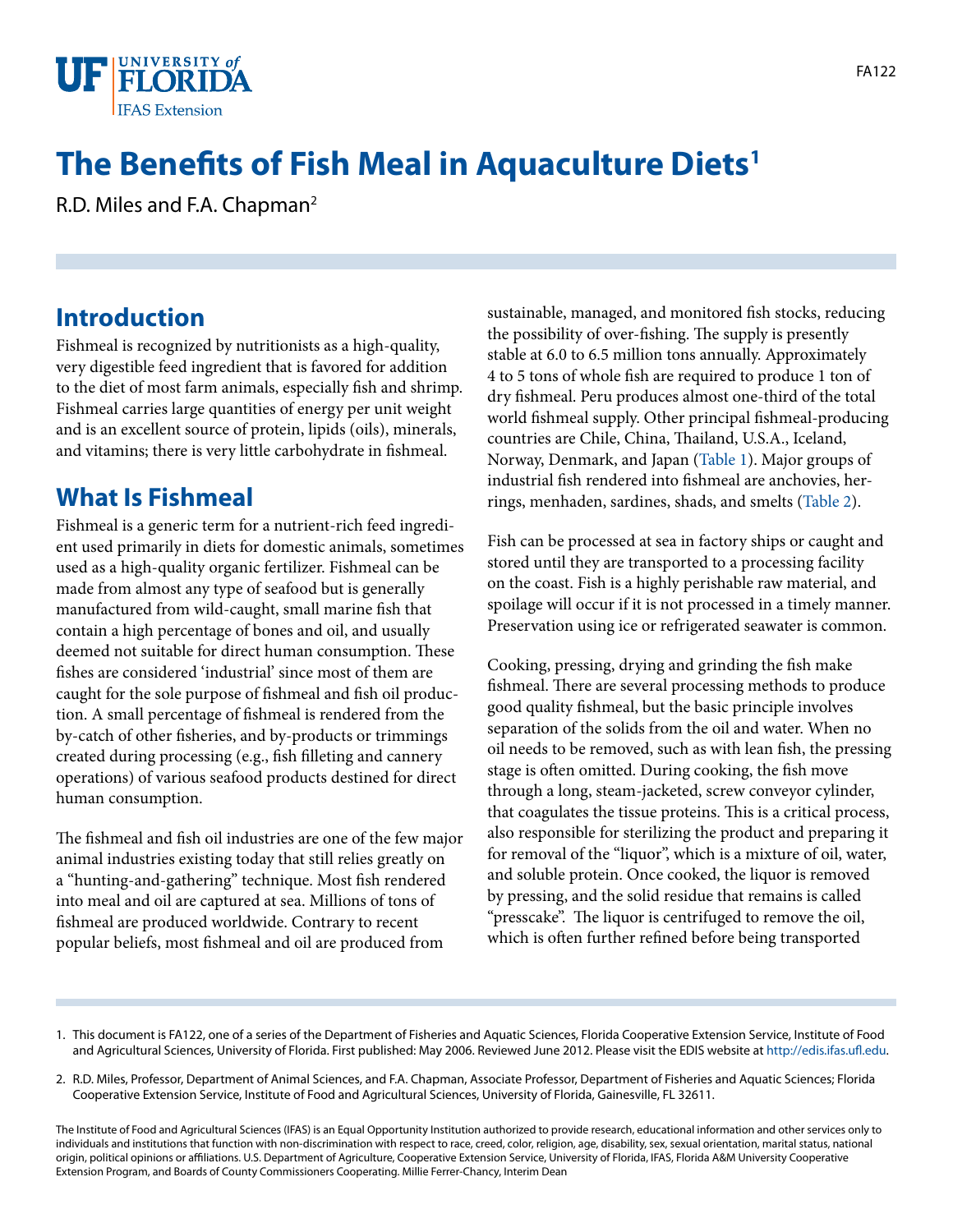to storage tanks. Prior to storage, it is essential to add an antioxidant to stabilize the oil, and the stored oil should not come into contact with air, heat or light to maintain its quality.

After the oil and suspended solids are removed from the liquor, the remaining liquid is referred to as "stickwater" (about 65% of the raw material). Stickwater is a valuable product containing minerals, vitamins, some residual oil, and as much as 20% soluble and undissolved (suspended) proteins. The stickwater is evaporated to a consistency of thick syrup containing from 30% to 50% solids. This material can be sold as "condensed fish solubles", or it can be added back to the presscake and dried with it. Therefore, one can purchase "presscake" meal or a "whole" meal (where all of the solubles have been added back). The meals are then dried so that the moisture content is low enough to allow the meal to be stored and transported without any substantial mold or bacterial growth. Drying can be either direct or indirect; direct drying is the most rapid and requires very hot air to be passed over the meal as it is rapidly tumbled in a cylindrical drum. If the drying process is not carefully controlled or over-drying occurs, the fishmeal may be scorched and the nutritional value of the meal will be adversely affected. Indirect drying requires a steam-jacketed cylinder or a cylinder containing steam-heated discs that tumble the meal. Once the fishmeal is dried it is ground, screened to the correct particle size, and packed in bags or stored in silos for bulk delivery to companies throughout the world.

### **Benefits of Fishmeal Incorporated into Fish Diets**

- Most commercial fishmeal is made from small, bony, and oily fish that otherwise are not suitable for human consumption and some is manufactured from by-products of seafood processing industries.
- Addition of fishmeal to animal diets increases feed efficiency and growth through better food palatability, and enhances nutrient uptake, digestion, and absorption.
- The balanced amino acid composition of fishmeal complements and provides synergistic effects with other animal and vegetable proteins in the diet to promote fast growth and reduce feeding costs.
- • Fishmeal of high quality provides a balanced amount of all essential amino acids, phospholipids, and fatty acids (e.g.,DHA or docosahexaenoic acid and EPA or eicosapentaenoic acid) for optimum development, growth, and

reproduction, especially of larvae and brood stock. The nutrients in fishmeal also aid in disease resistance by boosting and helping to maintain a healthy functional immune system.

- High-quality fishmeal also allows for formulation of nutrient-dense diets, which promote optimal growth.
- • Incorporation of fishmeal into diets of aquatic animals helps to reduce pollution from the wastewater effluent by providing greater nutrient digestibility.
- The incorporation of high-quality fishmeal into feed imparts a 'natural or wholesome' characteristic to the final product, such as that provided by wild fish.

## **Protein Quality of Fishmeal**

High-quality fishmeal normally contains between 60% and 72% crude protein by weight. From a nutritional standpoint, fishmeal is the preferred animal protein supplement in the diets of farm animals and often the major source of protein in diets for fish and shrimp. Typical diets for fish may contain from 32% to 45% total protein by weight, and diets for shrimp may contain 25% to 42% total protein. The percentages of inclusion rate of fishmeal in diets for carp and tilapia may be from 5-7%, and up to 40% to 55% in trout, salmon, and some marine fishes. A typical inclusion rate of fishmeal in terrestrial livestock diets is usually 5% or less on a dry matter basis.

Any complete diet must contain some protein, but the nutritional value of the protein relates directly to its amino acid composition and digestibility. Proteins are made of amino acids, which are released for absorption into the blood following protein digestion. Animals have requirements for specific amino acids rather than protein. Fishmeal and any other feedstuff that contains protein can simply be thought of as a 'vehicle' for providing amino acids to the diet. Animals build proteins from combinations of about 22 amino acids. However, animals cannot make all 22 of these amino acids in their body. Amino acids that cannot be synthesized by the animal, and therefore must be supplied in the diet, are classified as "essential". Ten essential amino acids must be contained in the diet of fish: Arginine, Histidine, Isoleucine, Leucine, Lysine, Methionine, Phenylalanine, Threonine, Tryptophan, and Valine. Amino acids that can be synthesized by the animal are termed "nonessential" and do not have to be added to the diet. A protein that does not contain the proper amount of a required (essential) amino acid would be considered an imbalanced protein and would have a lower nutritional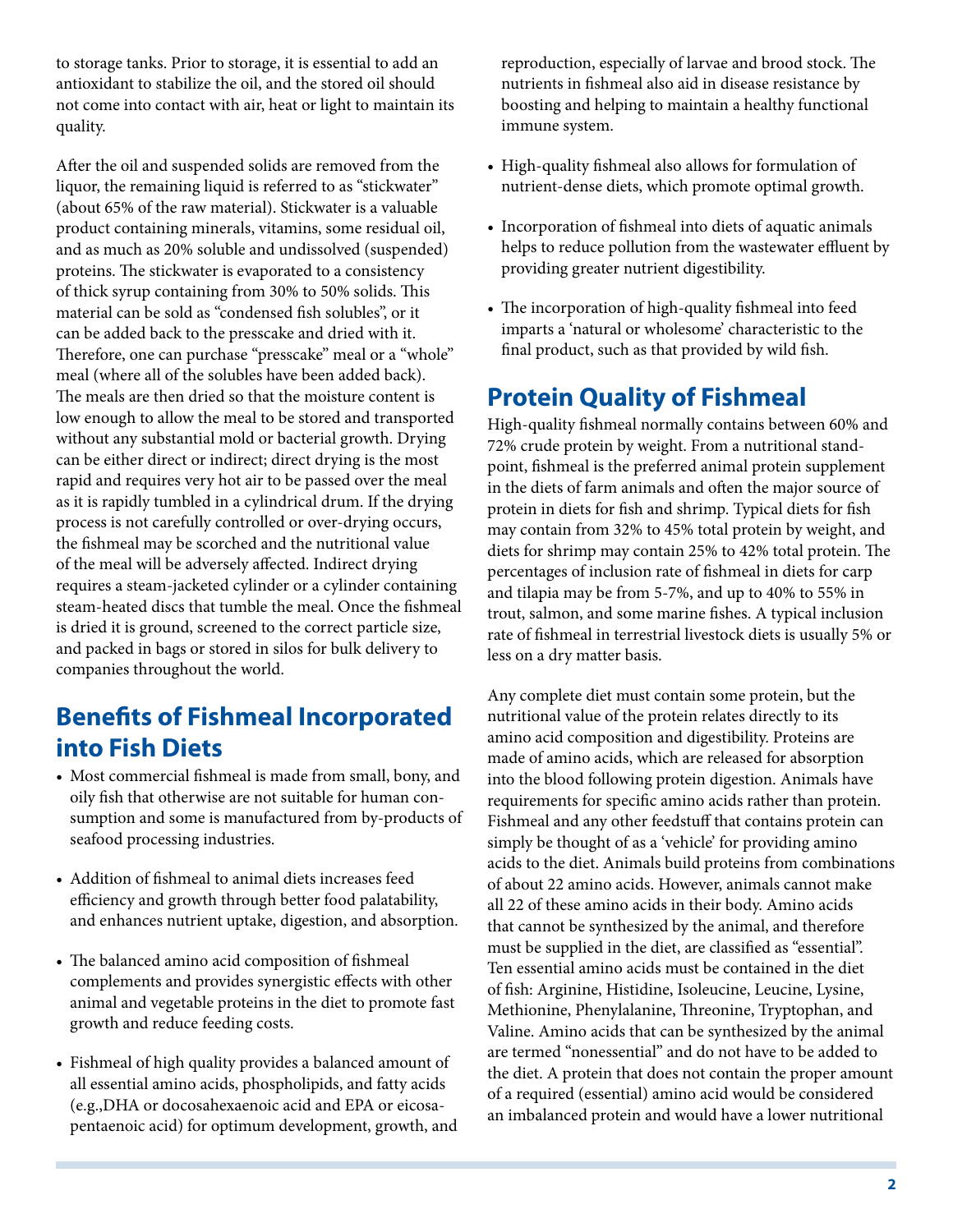value. The amino acid present in the least amount relative to the animal's requirement for that particular amino acid is referred to as the "limiting" amino acid.

The amino acid profile of fishmeal is what makes this feed ingredient so attractive as a protein supplement [\(Table 3](TABLE_3_DOCUMENT_FA122)). Proteins in cereal grains and other plant concentrates do not contain complete amino acid profiles and usually are deficient in the essential amino acids lysine and methionine. Soybean and other legume meals, which are widely used in the diets of most farm animals such as pigs and chickens, are a good source of lysine and tryptophan but are limiting in the sulfur-containing amino acids methionine and cystine. An animal's requirement for a limiting amino acid can be met by simply adding more of the protein. However, this would be very costly, and the excess nitrogen in the protein would deleteriously affect water quality. Excess nitrogen arising from the amino acids of proteins is excreted from the fish into the water in the form of ammonia. Ammonia is toxic to fish and must be removed from the water by filtration or water flushing.

The quality of different feedstuffs is greatly dependant on the amino acid profile in their proteins, digestibility of the proteins, freshness of the raw materials, and their storage. Plant-based proteins, even when properly processed, are usually not as digestible as fishmeal; and their inclusion rate into the diet is often limited as it results in depressed growth rates and feed intake. Over-all protein digestibility values for fishmeal are consistently above 95%. In comparison protein digestibility for many plant-based proteins varies greatly, for example, from 77% to 96%, depending on the species of plant. The structural nature of plants is totally different from that of animals. Proteins isolated from plants are associated with indigestible non-structural carbohydrates (oligosaccharides) and structural fiber components (cellulose), which are not associated with animal proteins. It is the presence of these components which are thought to be contributing obstacles to efficient utilization of proteins in many economically plant-based feedstuffs. The lack of nutritional inhibitors or anti-nutritional factors in fishmeal also makes this meal more attractive than plant proteins for use in aquaculture diets. Anti-nutritional factors are compounds that interfere with nutrient digestion, uptake, or metabolism and can also be toxic. For example, a naturally occurring anti-nutritional factor in uncooked soybeans is the Kunitz trypsin-inhibitor that prevents the enzyme trypsin from breaking down dietary proteins in the intestine of animals. Lathyrogens in chickpeas also disrupt collagen formation. Collagen is the most abundant protein present in animals, making up most connective tissue and

providing structural support. Thiaminases found in raw fish are known to destroy thiamine (vitamin  $B_1$ ), and the avidin in egg white binds biotin (another water-soluble vitamin of the B-complex). Gossypol is another anti-nutritional factor found in cottonseed meal/oil that is toxic to animals and lowers fertility in males.

Another very important reason why fishmeal is sought after as an ingredient in aquaculture diets is because fishmeal contains certain compounds that make the feed more acceptable and agreeable to the taste (palatable). This property allows for the feed to be ingested rapidly, and will reduce nutrient leaching. It is thought the non-essential amino acid glutamic acid is one of the compounds that imparts to fishmeal its palatability.

### **Lipid Content in Fishmeal**

The lipids in fishes can be separated into liquid fish oils and solid fats. Although most of the oil usually gets extracted during processing of the fishmeal, the remaining lipid typically represents between 6% and 10% by weight but can range from 4% to 20%. Fish lipids are highly digestible by all species of animals and are excellent sources of the essential polyunsaturated fatty acids (PUFA) in both the omega-3 and omega-6 families of fatty acids. The predominant omega-3 fatty acids in fishmeal and fish oil are linolenic acid, docosahexaenoic acid (DHA), and eicosapentaenoic acid (EPA). Both DHA and EPA fatty acids are produced and passed along the food chain by small-size algae and zooplankton, which are consumed by fish. Fishmeal and oil contain more omega-3, than omega-6 fatty acids. In contrast, most plant lipids contain higher concentrations of omega-6 fatty acids. For example, oil extracted from soybeans, corn, or cottonseed is rich in linoleic acid, an omega-6 fatty acid. Some oils, like those from canola and flax seeds contain linolenic acid (of the omega-3 family), however, its conversion into essential DHA and EPA by most animals may be limited.

The beneficial effects of lipids in fish diets are particularly evident in structure and function of cell membranes. The cell membrane is a semi-permeable and flexible layer that encloses each cell in animals and controls the passage of nutrients and other substances in and out of the cell interior. The cell membrane protects the cell and is composed primarily of lipids, proteins, and some carbohydrates. Because of their fatty acid composition, lipids permit cell membranes to maintain their fluidity in decreasing or increasing water temperatures and cushion cells from the dramatic pressure changes that fish encounter at varying depths in the water column. Essential fatty acids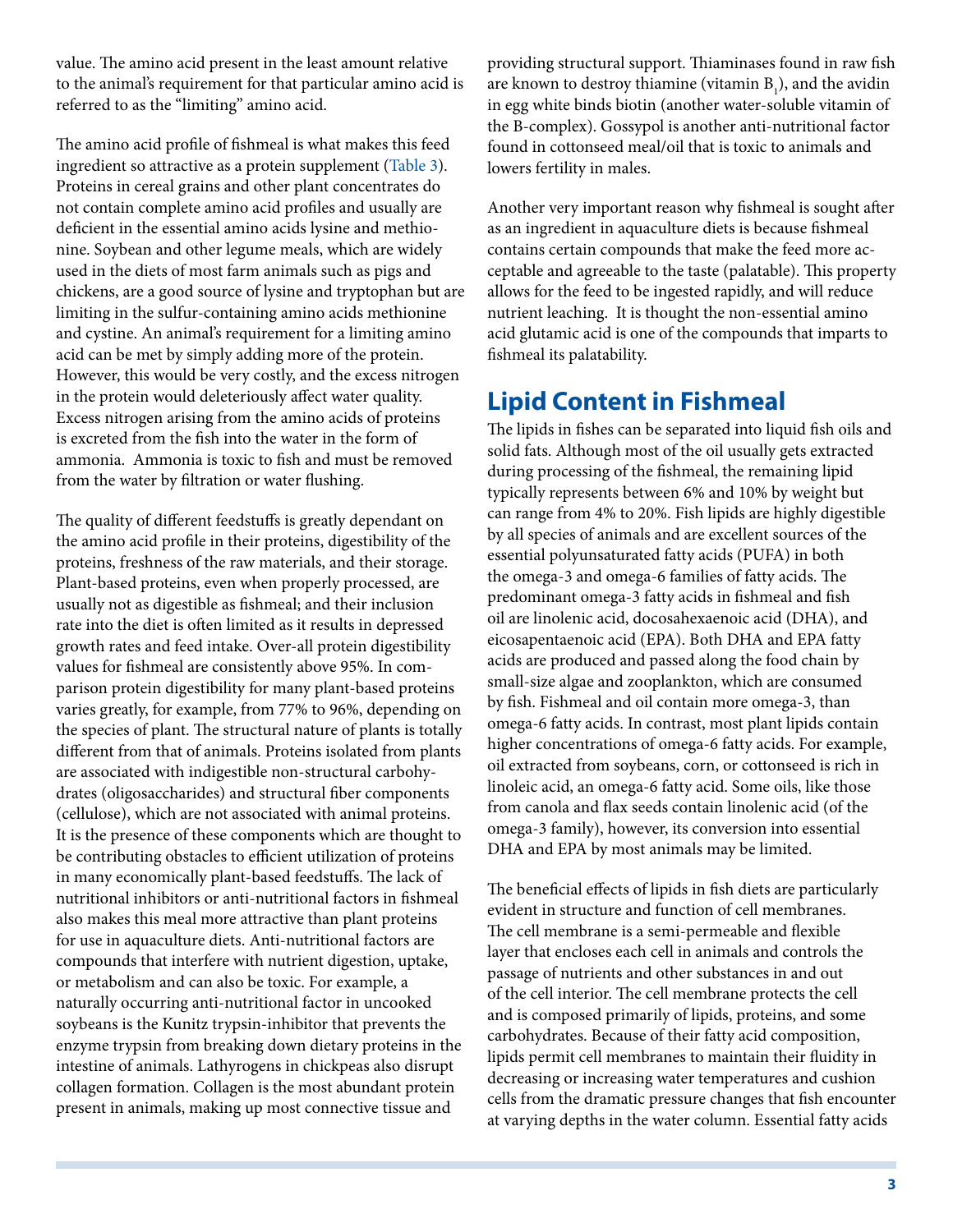are necessary for normal larval development, fish growth, and reproduction. They are important in normal development of the skin, nervous system, brain, and visual acuity. PUFAs appear to assist the immune system in defense of disease agents and reduce the stress response. Fishmeal also contains valuable phospholipids, fat-soluble vitamins, and steroid hormones.

## **Energy in Fishmeal**

The lipids in fishmeal not only impart an excellent profile of essential fatty acids but also provide a high content of energy to the diet. Since there is very little carbohydrate in fishmeal, the energy content of fishmeal relates directly to the percentage of protein and oil it contains. The quantity and quality of oil in fishmeal will in turn depend on the species, physiology, sex, reproductive status, age, feeding habits of the captured fish, and the method of processing.

The lipids in fishmeal and fish oil are easily digested by all animals, especially fish, shrimp, poultry, pigs, and ruminants such as cows, sheep, and goats. In these animals the lipid digestibility is 90% or greater. The high digestibility of fish lipids means they can provide lots of usable energy. If a diet does not provide enough energy, the fish or shrimp will have to break down valuable protein for energy, which is expensive and can increase production of toxic ammonia.

Good quality fishmeal contains antioxidants or compounds that reduce the possibility of damage from highly reactive toxic substances which are continually produced at the molecular level in animal cells. For example, lipids especially PUFAs, are easily damaged and become rancid when exposed to oxygen, a process known as oxidation and one that releases heat. The use of antioxidants in the preservation of fishmeal is essential in order to stabilize its energy value because there are high quantities of PUFAs present in the oil. Without stabilizing fishmeal with antioxidants the available energy content of the meal may be reduced by as much as 20%; the oxygen will modify (damage) the chemical structure of the PUFAs and therefore less energy is available to the animal. Prior to the development and use of antioxidants by the fishmeal industry, it was common practice to turn piles of processed meal in order to dissipate the heat arising from oxidation. Occasionally, fishmeal would ignite spontaneously and cause fires while being shipped or stored. Historically, it was known that ships sank at sea due to fires caused by spontaneous combustion of the fishmeal they were transporting. Today, antioxidants added to fishmeal prevent such catastrophes.

# **Mineral and Vitamin Value of Fishmeal**

When a sample of feed is taken to the laboratory and analyzed for nutrient content, the procedure involves burning a portion of the sample. Ash is the material remaining after the feed sample is completely burned. Normally, the ash content of good quality fishmeal averages between 17% and 25%. More ash indicates a higher mineral content, especially calcium, phosphorus, and magnesium. Calcium and phosphorus constitute the majority of the ash found in fishmeal. Unlike the phosphorus in plants, phosphorus in fishmeal is in a form highly available to most animals. The phosphorus in plants is not as readily available to monogastric animals (having a one-compartment stomach like pigs, dogs, and humans) because it is primarily in the organic form known as phytate. Ruminants such as cows, sheep, and goats are able to utilize phosphorus in phytate due to the microbial population in their rumen, which is one of the four compartments in the stomach of ruminants.

The vitamin content of fishmeal is highly variable and influenced by several factors, such as origin and composition of the fish, meal processing method, and product freshness. The content of fat-soluble vitamins in fishmeal is relatively low because of their removal during extraction of the oil. Fishmeal is considered to be a moderately rich source of vitamins of the B-complex especially cobalamine  $(B_{12})$ , niacin, choline, pantothenic acid, and riboflavin.

## **Economic and Environmental Considerations of Fishmeal Utilization**

The high quality and concentration of essential nutrients, especially of well-balanced amino acids, essential fatty acids, and energy content makes fishmeal an indispensable ingredient in diets of most aquaculture species and many land-farm animals. Because of its nutrient content, high digestibility and palatability, fishmeal serves as the benchmark ingredient in aquaculture diets.

The majority of fishmeal produced is incorporated into commercial diets fed to fish, shrimp, swine, poultry, dairy cattle, and other animals such as mink [\(Table 4\)](TABLE_4_DOCUMENT_FA122). It is unlikely that supplies of commercially available fishmeal and oil will be able to keep pace with the projected increase in worldwide production of aquaculture and terrestrial animal feeds. In most recent years, aquaculture has used approximately 46% of the total annual fishmeal production,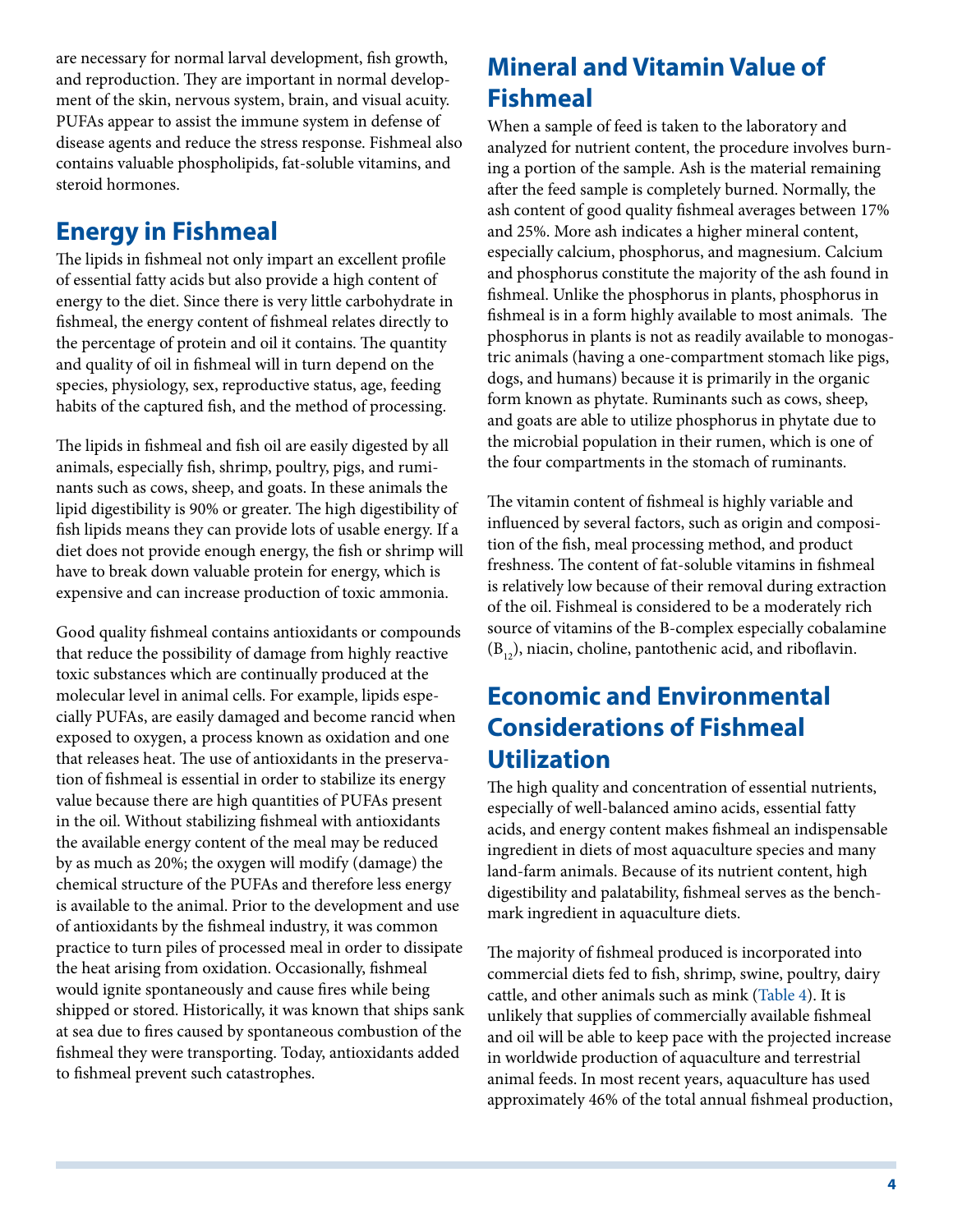a figure that is expected to rise as demand for aquaculture products increases in the next decade.

Optimal use of fishmeal in practical aquaculture diets is necessary to minimize feeding costs which can account for 40% or more of operating expenses. The concentration of high-quality nutrients, especially protein, makes fishmeal one of the most sought and expensive feedstuffs. The cost of high-quality fishmeal (65% protein) has ranged from approximately \$385 to \$554 per ton since the year 2000, or 2.0 to 3.5 times the price of soybean meal.

Unfortunately, the specific dietary requirements for energy, essential amino acids, fatty acids, and other nutrients are not yet known for many aquaculture species. Also, the digestibility of different feedstuffs has not yet been established for many of the commercially important fish species. Therefore, there has been a reluctance to diminish the total amount of fishmeal used in many of the different aquaculture diets. Simply, over-supplementing the diet with high-quality fishmeal is an easy and very successful way of overcoming lack of knowledge about aquaculture diets in relation to specific nutrient requirements and digestibility of feedstuffs.

The best approach in feed formulation is to use high-quality feedstuffs to manufacture a diet that meets the nutritional and energy requirements of the aquaculture species in question. Fishmeal contains the profile of amino acids that most closely meets the amino acid requirements of fish. If a portion or all of the fishmeal in a diet can be replaced successfully with other high-quality protein sources, doing so will contribute greatly towards protecting the surrounding environment and promoting a sustainable aquaculture industry. New information on nutrient requirements of aquatic organisms coupled with advances in feed technology indicates that species-specific fish diets can be made by partial or total replacement of fishmeal with other plant and animal proteins. All-plant protein-based diets containing soybean meal, cottonseed meal, and middlings from corn and wheat, supplemented with lysine and methionine, have been used successfully to grow juvenile catfish, carp, and tilapia to market size. However, larvae and young fish still require fishmeal to grow at an optimal rate. Animal proteins and fats, by-products of the animal-rendering industry, can be used in aquaculture diets because they also provide essential amino acids and fatty acids. These "fishmeal substitutes" will be used more extensively by the aquaculture industry in the future.

Fishmeal belongs to a short list of excellent feedstuffs that provide essential nutrients in a highly digestible

concentrated form. The use of fishmeal in domestic and farm animal diets will remain a core and efficient practice, particularly for young, rapidly growing, and high-producing animals like maturing fish, berried (egg-laden) shrimp, poultry, and lactating dairy cattle. The beneficial effects of eating wholesome foods will increase the worldwide demand for seafood products resulting in increased use of fishmeal. Fish fed diets formulated with a high percentage of fishmeal will contain high concentrations of the PUFAs in their tissues. These fish and their fillets are very beneficial to people due to the well-known attributes of the PUFAs, especially of the omega-3 family. PUFAs are essential for human biological functions, particularly the production of prostaglandins. PUFAs and prostaglandins may ameliorate many human health disorders, such as high blood pressure, heart disease, arthritis, migraines, diabetes, and cancer. Incorporation of DHA and EPA found in fishmeal into the diets of fish and other farm animals is an efficient method to ensure a proper concentration of these important omega-3 fatty acids in the human diet.

Balancing nutrients in diets by using the minimum amount of fishmeal to meet specific amino acid requirements for fast growth and reproduction and reducing feed costs constitute one of the principal objectives in formulation of fish feeds. Another important aim in feed formulation is to increase dietary nutrient density and digestibility of the feed to increase biological performance and to reduce nutrient leaching and water-quality degradation. The aquaculture industry must continue to seek out alternative sources of high-quality plant and animal-based protein ingredients for their feedstuffs. Presently, this is an active area of research in aquaculture nutrition.

Further information on fishmeal can be found in the World Wide Web, in particular the "Fishmeal Information Network", URL website: <http://www.fin.org.uk/>